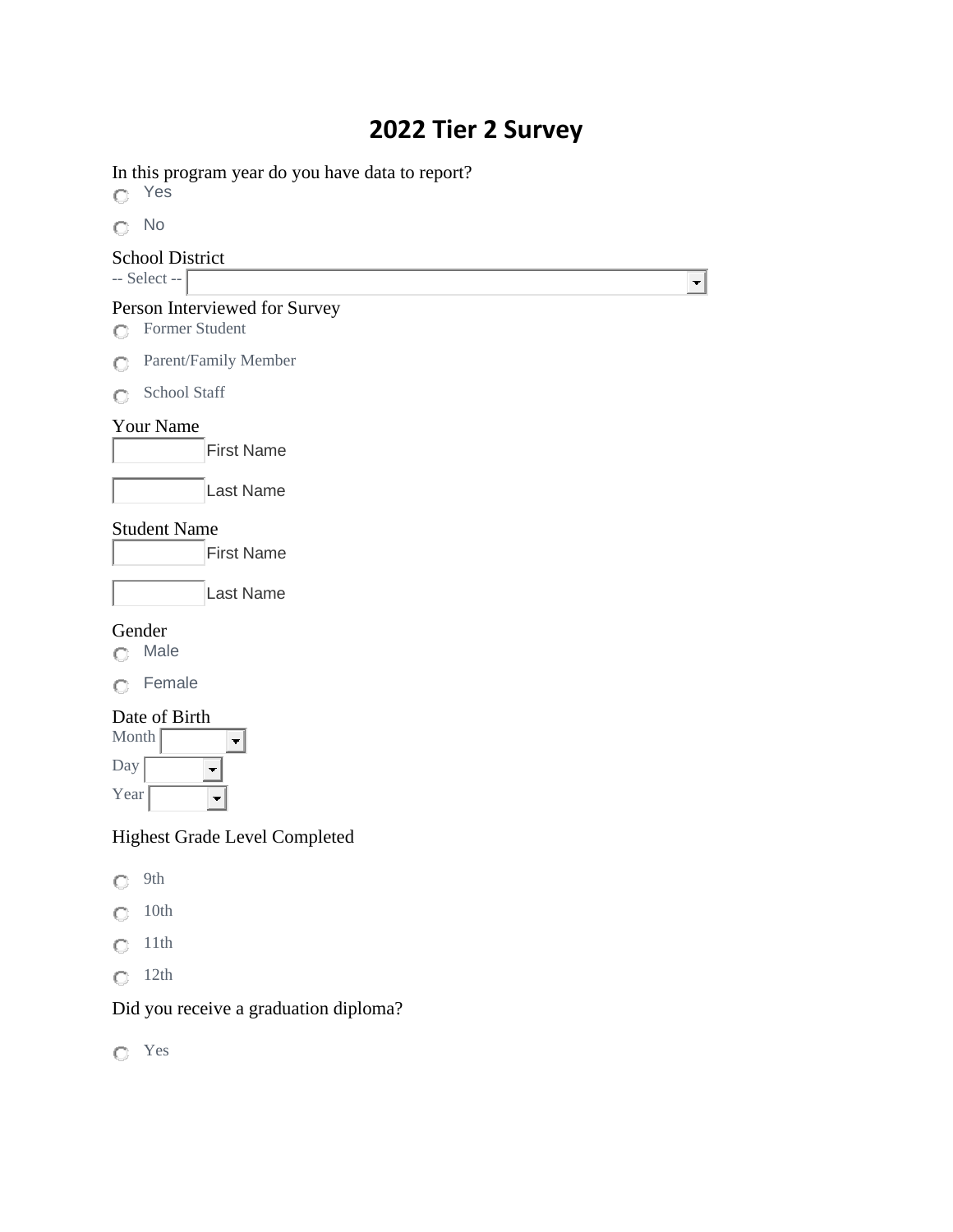No

# Race/Ethnicity

| Kace/Lumich<br>Asian                |  |  |
|-------------------------------------|--|--|
| American Indian or Alaskan Native   |  |  |
| <b>Black or African American</b>    |  |  |
| Caucasian                           |  |  |
| Hispanic                            |  |  |
| Native Hawaiian or Pacific Islander |  |  |
| Multiracial                         |  |  |
|                                     |  |  |
| Exceptionality                      |  |  |
|                                     |  |  |
| Student ID#                         |  |  |

Have you enrolled full or part time in a 4-year or 2-year program at a university, college or community college, and completed at least one term at any time since you left high school? Yes

No

If you did not enroll in a 2-year or 4-year program at a university or college in the past year, did you enroll full or part time in a less than 2-year program (examples: adult education, vocational or technical school) and complete at least 1 term?

Yes

No

Have you worked at a paid job, for at least minimum wage, at least 20 hours per week with others who are nondisabled for at least 90 days since leaving high school? (If you were in the military, answer yes to this question)

Yes

 $\bigcap$  No

Were you employed at least 90 days in the past year performing work for less than 20 hours per week and less than minimum wage? (examples: babysitting, odd jobs, family help)

Yes

No

If you are currently working, or have recently worked, which one of the following best describes your job? (If you had more than one job, check the type of job you worked at the longest.)

 $\Box$  Agriculture

 $\Box$  Automotive service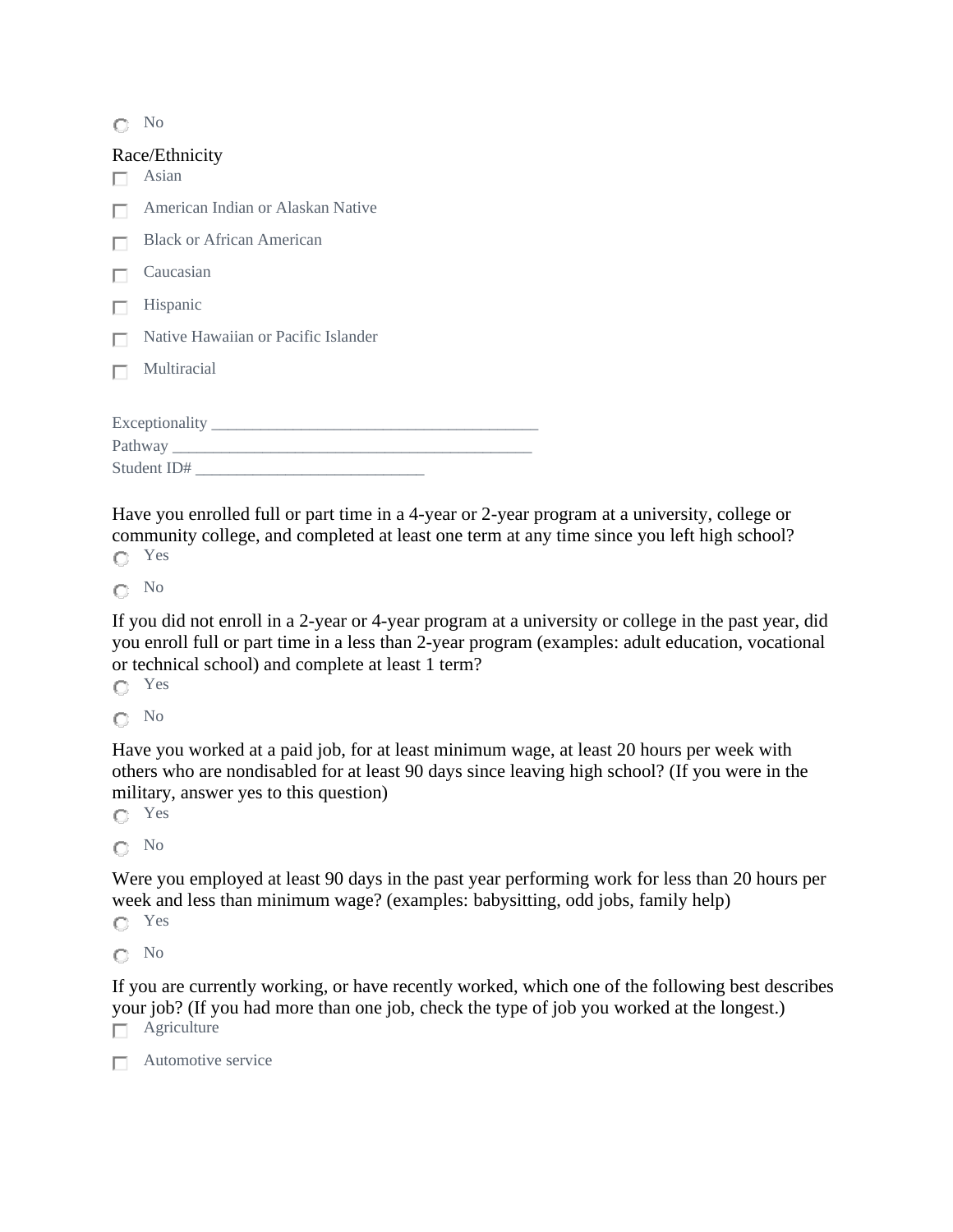- Building/ facilities maintenance П
- Building trades п
- Computer or electronics technician П
- Cosmetology п
- Education П
- Human services П
- Janitorial П
- Forest Service/Firefighter П
- Law enforcement/ security п
- Mechanical П.
- Medical services П
- Restaurant/ Food service П
- Retail sales П
- Clerical п
- Transportation П
- Oil Field/ Mining П
- Other П

#### What was your most recent hourly wage?

- Less than \$7.50 per hour П
- \$7.51- \$9.00 П
- \$9.01 \$10.50 п
- \$10.51 \$12.00 П
- $\Box$  \$12 or more

#### Which one of the following best describes how you exited high school?

- Graduated with a regular high school diploma П
- Received a GED П
- Reached maximum age П
- Dropped out П.

#### Did you work at a regular paid job while in high school?

- Yes
- No